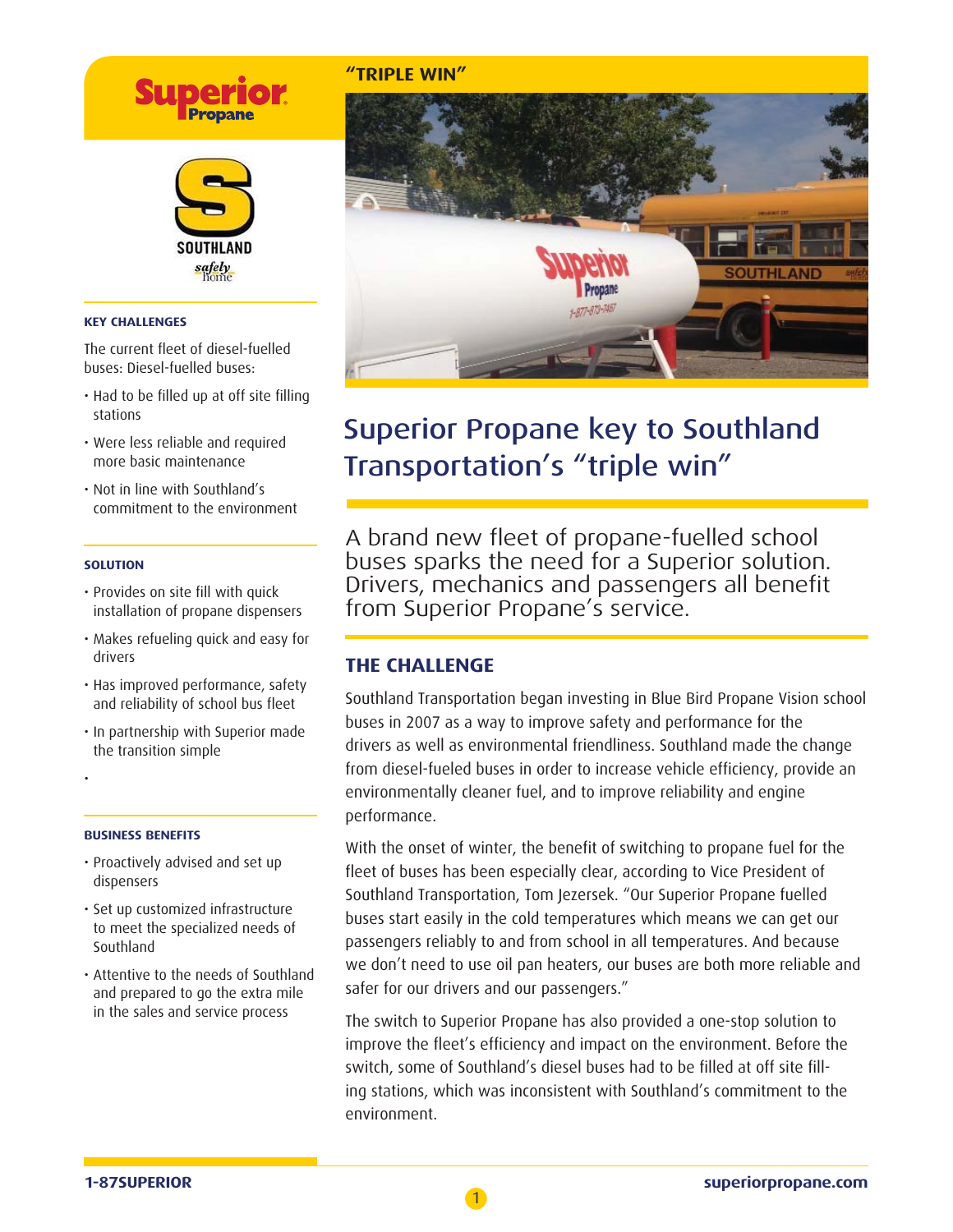

#### **INDUSTRY**

Transportation

#### **HEADQUARTERS**

Edmonton, Alberta

Southland Transportation operates school, charter, commuter and specialized transportation buses throughout Alberta and Saskatchewan. It was the first school bus company in Canada to have its training program nationally recognized and certified by the Motor Carrier Passenger Council of Canada and has won the annual Consumer Choice Award since 2008.

"It was a triple win," said Southland Transportation vicepresident Tom Jezersek. "Our drivers, shop mechanics and passengers all benefited."

**GAZ DE PÉTRO** 

# **THE CHALLENGE (CONTINUED)**

In addition, each bus required regular basic maintenance and dangerous emissions and noisy engines in the schoolyards are a problem for students and school staff.

# **THE SOLUTION**

Recognizing that their propane-fuelled buses were outperforming their diesel counterparts, required less maintenance and were better for the environment, Southland Transportation invested in an additional 101 Blue Bird Propane Vision buses.

When Joe Russo, Director of Sales, at Superior Propane heard about Southland's purchase, he knew exactly how Superior could make a smart decision even smarter.

Without skipping a beat he booked a meeting with Tom Jezersek, vicepresident and walked him through the simple transition to make all of their propane needs a one-stop shop.

A Superior propane dispenser was soon installed, saving drivers precious time and Southland maintenance and fuel costs.

"It was a triple win," said Southland Transportation vice-president Tom Jezersek. "Our drivers, shop mechanics and passengers all benefited."

Today, Southland Transportation transports 3,400 students in the Calgary, AB area alone using these school buses.

### Benefits of the propane autogas-fuelled buses include:

- A more reliable engine and better performance
- Warmer buses in winter
- The easy refueling option that Superior provided has eliminated a time-consuming aspect of the bus drivers' job.

© 2014 Superior Propane, Inc. All rights reserved. Superior Propane and logo are registered trademarks or trademarks of Superior Propane, Inc. in Canada and other countries